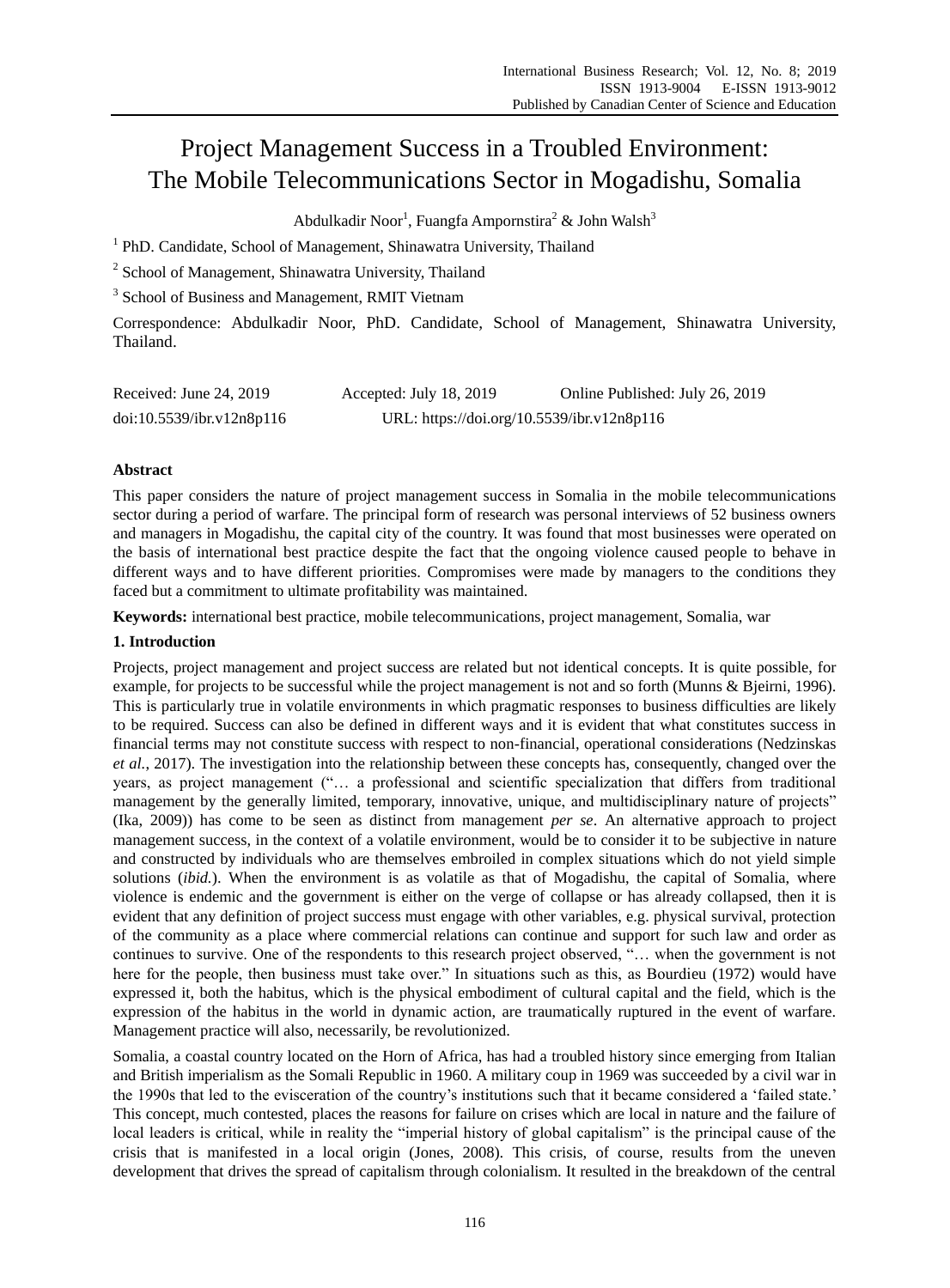state and the rule of law. In place of the central state, local communities reverted to traditional or religious systems that had served them in the pre-colonial era. Commercial operations were, necessarily, severely hampered in these circumstances since there was no guarantee of property rights or of normal banking activities. In addition, there is of course the relentless violence and the disruption this causes. The violence has been intensified by the fact that: "… covert commandos and drone strikes assisted by a secret CIA base in Mogadishu, are routine (Anderson, 2017)." Famine, or the threat of famine for large proportions of the population, have become persistent presences (Samator, 1992).

Somalia has suffered from endemic violence since its period of post-colonialism following the withdrawal of the British in 1960 was succeeded by the assassination of the first elected president and the imposition of military rule in 1969. Civil war began in 1990 and the severity of the fighting has led to the breakdown of government institutions and the judgement made by a number of outside observers that the country had become a failed state. The vacuum that has replaced the government has enabled banditry to thrive in rural areas and for terrorist groups to seize and cement power over territory of their own. Opportunistic piracy of ships passing through the Gulf of Aden or Indian Ocean has attracted a major international response and drone strikes and physical incursions into Somalia by US forces has become a common occurrence. The minimal level of infrastructure, particularly in rural areas, has brought about vulnerability to natural disasters such as drought in a part of the world that has suffered from severe famine in recent years (Ford, 2013).

To try to repair some of the damage done to the social fabric of the country, traditional patriarchal tribal practices have been returned to use and local courts dispense justice based on Shariah principles. These alternative means of social control have been able to continue. There have been some examples of foreign direct investment into the capital. While this has been quite limited among private sector companies (e.g. Powell, Ford & Nawrasteh, 2006), the changing nature of cross-border investment, with greatly reduced fixed asset and transaction costs resulting from developments in communications technologies, have meant that numerous small-scale investment projects have taken place with shops in urban areas selling international products and under international management and with increasing numbers of managers with experience of international management education. However, investment has been much more substantial among public sector interests as governments from Saudi Arabia to Turkey have invested hundreds of millions of dollars in ports and transportation infrastructure as a means of gaining access to or control of maritime traffic and services (Fick, 2018). This has brought the state into some regional confrontations and struggles on an asymmetric basis, since the Somalian state lacks the capacity to uphold national interests. On the other hand, the low level investments and the much improved connectivity now available means that there are opportunities for local businesses to try to persevere. However, it is not clear what impacts the very volatile environment will have on the definition and practice of project success and project management success. This leads to the research questions. First, what are the impacts on project management that are caused by this volatile environment and how is the management style affected by them? Second, does the specific nature of the mobile telecommunications industry have any implications for the nature of project management as a result?

This paper uses analysis from a programme of qualitative research to investigate these issues and to try to conceptualize a model of project management applied in the warlike conditions of Mogadishu. It continues with a description of the methodology employed in the project, followed by the findings, discussion and conclusion. Implications for management practice are drawn from the findings and presented in the discussion.

## **2. Methodology**

This paper is based on a programme of qualitative research conducted in Mogadishu during 2018, combined with analysis of secondary data and ethnographic observation. Given the nature of the possible population of business owners, managers and executives, it was decided that a quantitative approach would not be practical. This was because physical access to many parts of the city was not possible and, when it was possible, this was on an unpredictable and temporary basis. Services such as telecommunications and the post cannot be depended upon and, consequently, it was not likely that a properly representative sample could be achieved. Further, there is an understandable lack of trust in the country which means that people, even the most well-educated, are unwilling to speak to people they do not know or to whom they cannot obtain a reliable introduction. This is in addition to the general reticence that is to be found in less developed (and sometimes developed) economies when being requested to answer questions – respondents fear that they will be tricked into revealing something that may be used against them at some stage in the future (Lynn, 2003). As a result, it was necessary to choose a method that would enable the researchers to begin with respondents with whom a relationship of trust already exists and then seek access through those respondents to other potential respondents. This approach is a form of the snowball method (Heckathon, 1997). While the snowball method can be successful in cases such as this, it runs the risk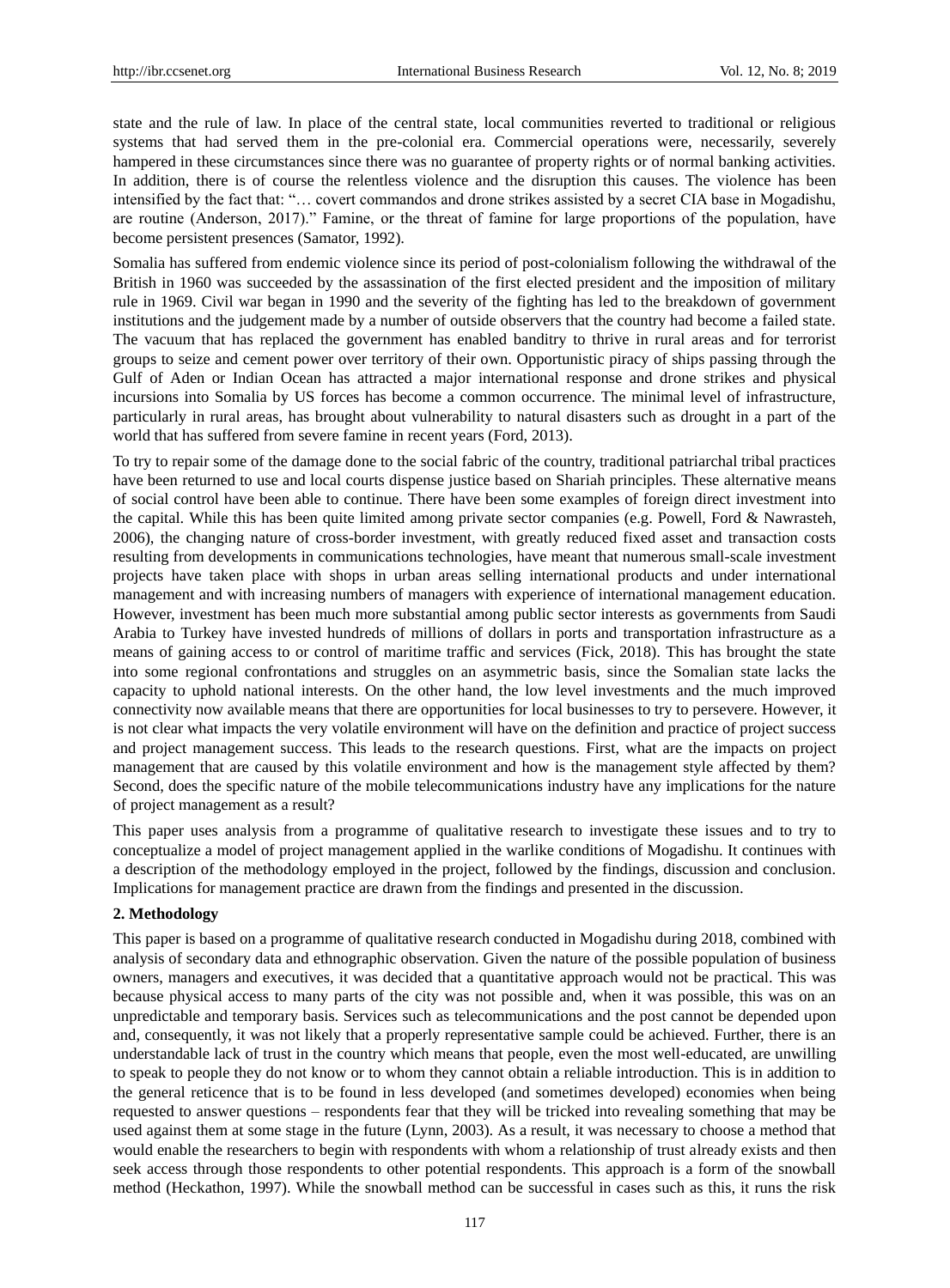that there will be excessive homogeneity within the sample achieved, on the basis that people are likely to be willing to recommend are people quite similar to themselves (Heckathon & Cameron, 2017). This is particularly true in the case of contemporary Somalia, where tribal relationships have emerged again as being important in structuring the nature and extent of personal networks. It has been necessary, therefore, to pay attention to the possibility of achieving a degree of heterogeneity in the sample as much as is possible under the circumstances. Nevertheless, there are certainly limitations to what might be achieved in this context. Somalia is an Islamic society in which women are excluded from forms of public life such as retail and retail management. Within the population of all people in those jobs then, all or nearly all share a similar demographic profile in terms of being male and having been able to participate in or benefit from some form of international education.

After consultation with the secondary data, initial pilot interviewing and discussions with experts in research methodology, a semi-structured interview agenda was drawn up and then refined and amended as the interviewing progressed and more knowledge became available concerning the issues affecting respondents. This approach is used to guide discussion such that respondents broadly discussed similar subjects but each one had the opportunity to explore further areas which are of particular relevance and importance to them, which might not be of the same importance or relevance to many or even any other respondents. The approach is an efficient response to the presence of scarce resources such as time especially when it is not possible for the researcher to conduct iterative interviews with the same respondents (Jamshad, 2014). In all, interviews were conducted with 52 respondents who were business owners or operators in the sector of mobile telecommunications retailing and servicing. This sector has been chosen for investigation because companies began operations in the era of violent conflict and continue to be operational now and, also, mobile telecommunications have become an essential component of daily life for individuals and organizations. Indeed, in a situation in which people can be separated from family members if chaotic conditions, the ability to keep in contact through one"s own resources is a necessity ne plus ultra.

Interviews were either audio recorded or accompanied by extensive note-taking for subsequent transcription at the earliest possible opportunity. Interview transcripts were subsequently interpreted into English from the original Somali or Arabic by the principal researcher, who is a native speaker of those languages. The interview transcripts were entered into an electronic database, together with relevant secondary literature and the contents of the research diary. The research diary was a repository of notes, observations and souvenirs made by the principal researcher according to ethnographic principles. This approach, together with what has come to be known as "quasi-ethnographic research," has been adopted as a means of approaching "… the problems of the "limitation of asking" and that "people don"t always do what they say," and to develop a "thick description" of the lived experiences of [respondents] (Elliott, 2003)."

The contents of the database were then used in a form of content analysis that was confirmatory or directed in nature because tags and keywords were identified independently of the data through knowledge of likely concepts to be analysed, which is the method described by Hsieh & Shannon (2005), when researchers will "... begin coding immediately with the predetermined codes." The results of this process of content analysis are presented in the next section.

#### **3. Findings**

#### *3.1 Telecommunications in Somalia*

Despite the many problems brought about by fighting and the lack of a functioning central government, some sectors such as the telecommunications sector have nevertheless thrived (Nurhussein, 2008). Prior to the war, Somalia had only 8,500 fixed lines to support a population of some ten million people and these were nearly all located in Mogadishu. A great deal of the existing infrastructure was destroyed in the fighting (Feldman, 2007). However, it is possible that the absence of regulations and supporting services may act as an incentive to further investments in some cases (Konkel & Heeks, 2009). Such investment is likely to be unevenly distributed, though and, therefore, likely to contribute to uneven development in the country concerned. The investment is likely to be concentrated in areas with more favourable conditions. Further, investment may not involve most up-to-date or expensive equipment because of the very real possibility of future damage (Mohamed & Childress, 2010). A number of companies have opened services in the country, including notably Hormuud Telecom, which was established in Mogadishu in 2002 offering voice and SMS (short message) services to a few thousand customers and which now has more than four million subscribers, 800 service centres and a mobile network covering more than 80% of the territory of south and central Somalia (Hormuud Telecom, 2019).

Other companies are supported by foreign investors. There is both concern and excitement about the burgeoning presence of Chinese investment as Somalia becomes an entry point in Africa for the One Belt and Road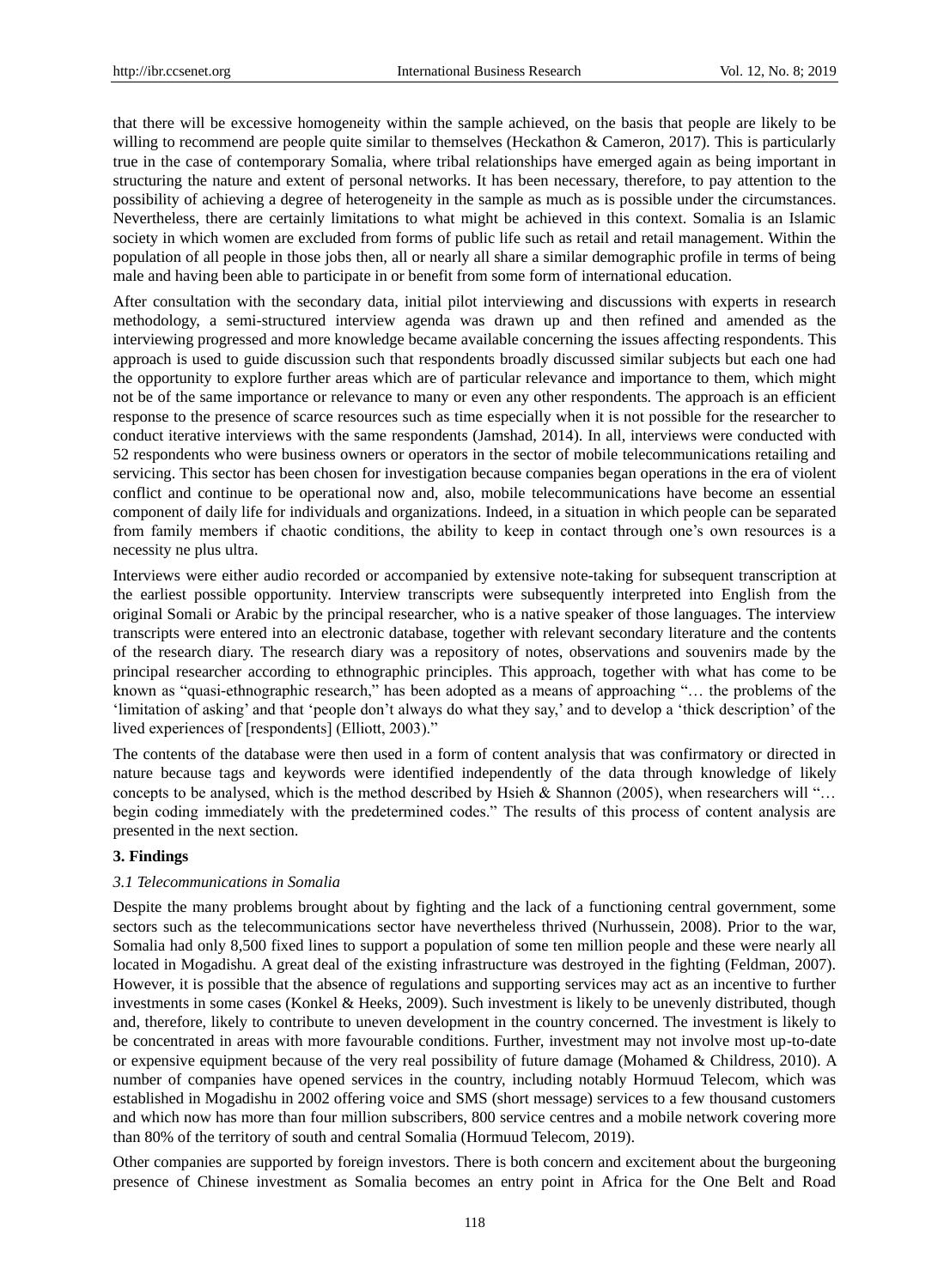campaign. Much of the investment from China is expected to be resource-seeking in nature (Staff Reporter, 2017). However, the country has also funded numerous projects related to infrastructure and has also sent more than 400 members of medical teams to Somalia (Lei, 2019).

Investment in the telecoms industry brings a number of jobs as well as online and communications services that can directly assist in improving the quality of people"s lives. It represents an important component of the country"s labour market policy, as expressed in the recently announced National Employment Policy (NEP), which concentrates on three priority areas: strengthening the private sector and promoting micro-, small- and medium-sized enterprises, supporting productive economic sectors for job creation and strengthening labour market governance. In doing so, there is a need for "… developing friendly regulations for private sector development, favourable fiscal policy and access to finance for expanding business activities (ILO, 2019)." Important priorities include ensuring the ease of doing business, ensuring the protection of local products against foreign or imported products, adopting innovation in business practices and enhancing the capacity of young workers (*ibid.*). Nevertheless, Somalia, in common with most of East Africa, suffers from a lack of structural transformation in the economy, which means that only 1% of the country"s merchandise exports is accounted for by manufactured goods (ADB, 2019).

#### *3.2 Motives for Investment*

The identification of opportunities for investment projects is critical in the context of Somalia, since it is subject to the individual assessment and evaluation of the owner/investor considering environmental effects, social settings and political impact and capturing the idea of the highest opportunities in the market to deliver sustainable and profitable projects. According to the interview results, various factors are involved in the determination of appropriate projects to be selected and implemented, considering the business environment of the organization:

#### *3.3 Cost and Profit*

Profit is acquiring revenue over the lifetime of an invested project. Businesses usually strive to earn enough profit for growth and survival in the long-term. Management tries to maximize its income through providing services to the people and obtaining earnings as a reciprocal process. Profit is legitimate earnings in business transactions but it is not over-accentuated here because it is not only earing income but responding to the needs of society and participating in the economic improvement of the country. "The creation of this company or project was based on two main objectives: first, to serve the people and, second, was to get profit from this service so it was mutual interest and increase the life chances of the people" (interview PM Telcom). Profit is the driving cause of initiating business projects, since without profit no business investment would be possible to undertake in challenging circumstances and violent environments.

#### *3.4 Market Demand*

A shortage or absence of services and goods in the market and increases of their demand by the people indicates gaps in the market for specific goods or services, while investment of required services would solve some of the needs of the community and wold give profit to the investors. Mobile telecommunication services are early business responses to the market demand in the area of telecommunications, as one of respondents stressed. Basically, the needs in the local market are determined through observation and individual assessment and discussion with colleagues. Some respondents believed that need assessments are costly and expensive and should not be adapted. However, this was not a universal view.

## *3.5 Time Frame*

In business prospects in a violent environment, the time frame is a critical concern. Project investment with duration of less than one year is preferable owing to the requirements of a troubled environment, as well as the basic goals and return of investment. In project planning, various alternative concepts should be considered together and then managers will select the best alternative from the set of all possible solutions. One of the respondents described the importance of the time frame in project investment in the context of a violent environment "Time contributes to the success of a project and constitutes a critical parameter to accomplish the project so that we mostly used to select and prefer projects with short time periods or duration, less costs and potential for profitability, because it gives opportunities for easy to control and monitor projects if any unexpected interruption occurs. For example, if war erupted in the project location or an important figure in project management got kidnapped. In such cases, you need alternative options, so we are used to striving with instable situations where you don"t know what might happen at any minute," as one respondent graphically observed.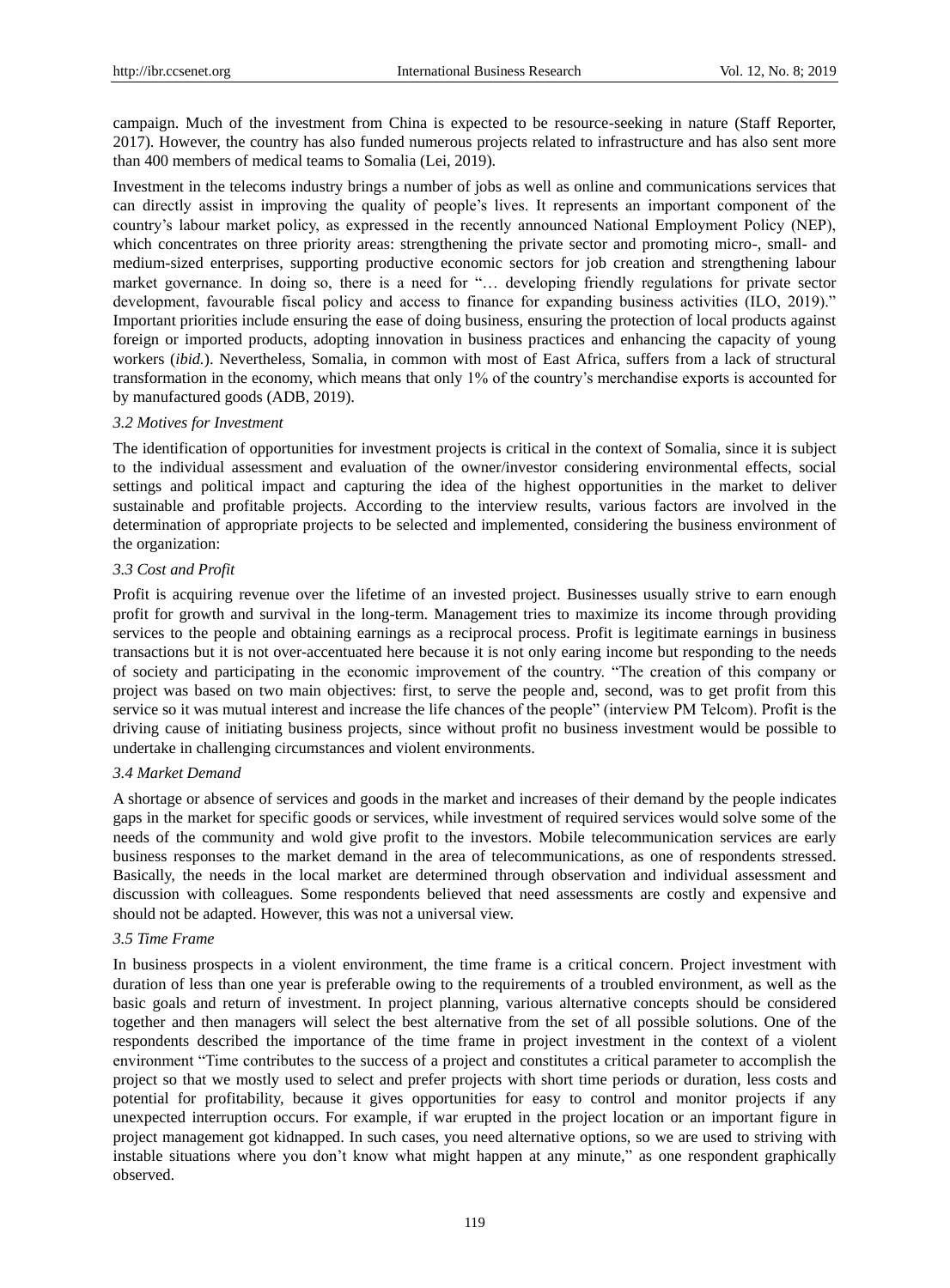#### *3.6 Human Capital*

The quality and motivation of people working for a particular investment is considered important for the success of a project. Traditional clan measurement techniques are used for the selection of employees for security purposes and the approval of traditional leaders in the project environment is sought. Problem solution skills, knowledge, experience, technical competence and other requirements are evaluated after tribal measurements in the workplace have taken place. A candidate is referred or recommended by traditional community leaders and public figures as, for example, Deputy Operations Director; one of the respondents said, "Well, there has been a great shortage of telecommunications, people fled to overseas and neighbouring countries, while some others are displaced internally, so the need for telecommunications is strongly enhanced so that we started this project with a view to being able to reach far areas in the villages. At first, the initial period was challenging because of the materials required, shortage of well qualified human resources and even then you cannot trust everyone that you have to work with. So, you need strong recommendations and guarantees."

#### *3.7 Success Patterns*

For the fulfilment of the research objectives, all participants of the study were asked to illustrate how project success might be achieved in a violent environment. The responses from the 52 participants have been accumulated categorized and analyzed through content analysis. The answers were diverse and have been used to draw various conclusions. One Project Manager, a respondent in this study, said: "Well, a lot of factors lead to the success of projects, including planning, knowledge and skills. However, the most remarkable of the success factors is society collaboration, technology and top management support. Without the support of society and management, not one step of work can be taken, while society acceptance and its collaboration offer protection from any problem that might happen because of people being involved in different ways at the project workplace."

The most frequent answers from respondents describe the importance of society engagement, management support, leadership, team work and technology. These patterns contribute to the success of investment projects in the telecommunications sector in a violent environment. There is also the engagement of society leaders at the work environment of the project and the operations work of the company, while achieving the acceptance of traditional leaders at the work environment provides safe protection for the works and resources of the company and good leadership gives better direction for the team and seeks collaboration with society through providing work opportunities. Leadership affects many aspects relating to the work, such as the attitude of employees, encouragement and work performance are also associated with the outcome of the project. Transformational and transactional leadership styles are the two major leadership styles expected to achieve success. A transactional leader can achieve the expected level of performance by introducing employees to work specifications, becoming aware of required goals and having all people attain the required output. Transformational leadership is individual and makes changes in the team. Most such people are enthusiastic and attempt to ensure that every member succeeds. Project failure or success relates to the employee attitudes and workplace behaviour. Project work is collective responsibility team oriented, with team members helping each other so as to achieve the successful delivery of the project. If one fails, then it may be that the while team fails to deliver project work and, so, research participants emphasized the team as the necessary factor for the success of the project. One of the interviewees stated that "… good leadership and the satisfaction of the employees, management efforts and technology to offer better work environment for the employees and provide necessary facilities to deliver the work" (Employee, Company B). Technology has been defined as a physical and informational component, physical components comprising items such as products, tools, equipment, blue prints, techniques and process. Technology relates to obtaining certain results, resolving certain problems and competing tasks with particular skills, knowledge and asset exploitation.

## **4. Discussion**

As violence and disorder have led to the fragmentation of society, the agencies of the central government have mostly stopped being operational and, in the vacuum created, people have resorted to pre-modern tribal systems and religious practices. These may not be perfect in the contemporary world but they do have the virtue of offering a means by which society can continue to some extent. This has also meant that business has been able to continue, although without government services or having to pay any taxes. In some cases, as respondents observed, business activities have replaced the government in being able to provide some of the basic services people need to survive in a troubled environment. In such a situation, therefore, it is possible to consider the implications for project management in an environment in wartime. Based on the responses of the respondents, the lessons of international business have been learned such that people will do as much as they can to follow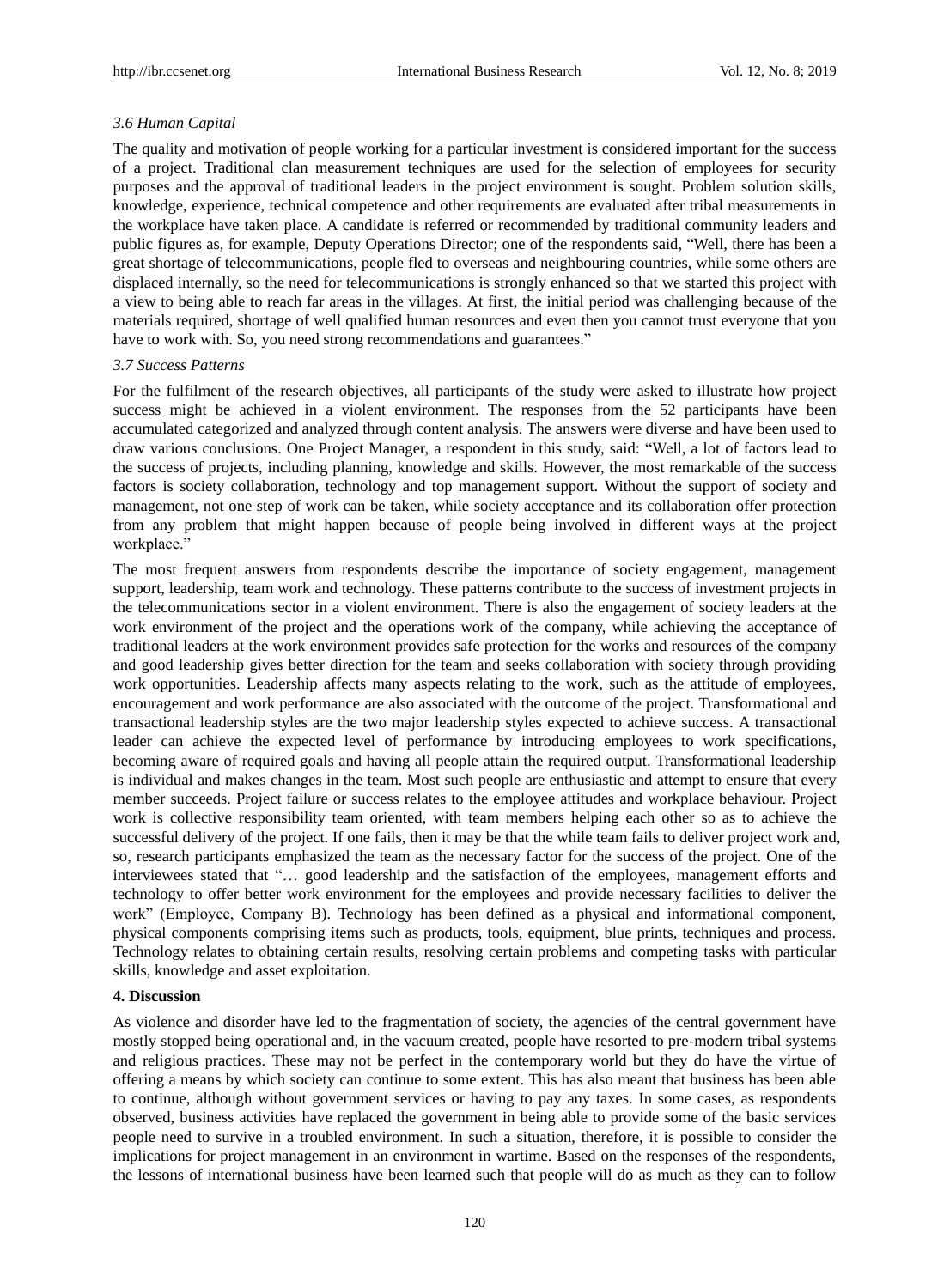standard procedures wherever possible but will supplement these activities with others following tribal norms when necessary. This has meant, for example, that it has been possible in some circumstances to continue operating the business in the absence of banking and, indeed, money, since pre-existing social relations come into play which regulate the level of trust among the various actors involved and enabled the system to continue. Insofar as contemporary project management skills do not contradict these tribal systems, then they continue to be useful and are expected by managers.

The telecommunications sector is particularly important to consider in this case because it represents a means by which basic services can be replaced by personal means. Instead of public service networks providing information about what is happening, the mobile telephone enables individuals to join or form their own networks that distribute information and enable the coordination of activities. In some senses, therefore, the business sector literally replaces the public sector, within limitations, by providing the capacity to promote mobility by providing information about nearby events and activities. In kino-political terms, that is, the mobile telephone reduces limitations to mobility and, by doing so, acts as a form of empowerment to ordinary people (Sheller, 2018:12-3). This issue is worthy of further consideration in the Somali context.

Above all, perhaps, the lesson of this research is that the business that can continue under such stressful conditions will do so and will only do so if basic business priorities are followed: that is, it must be profitable in the short-term or, at least, have the capability of yielding a profit at some stage in the future. Although there is some scope for adopting other criteria for determining project management success, as discussed above, these are not permanent solutions or the basis for a continuous settlement of the distribution of scarce resources. In other words, there are different ways to meet the requirements of people in a war-torn situation and if the configuration of a business does not offer business success as commonly considered, then an alternative configuration must be chosen. Capitalism continues with its characteristic pattern of creative destruction even with bombs falling and guns sounding.

#### **5. Conclusion**

The findings reported in this paper are drawn from a programme of qualitative research conducted in the capital of Somalia, Mogadishu, during a period of extensive violence and societal fragmentation. This situation has framed the nature of the research in that the original intention to determine the nature of project management success in the context of Somalian society has become the investigation of the nature of project management success in the context of warfare. It is not entirely clear whether the standard research design process used in this case is sufficient for the examination of commercial issues during violence and this is an additional research limitation to be acknowledged as well as all those other limitations that are attendant upon qualitative research. However, a transparent approach to the issue has been attempted. Further, in terms of time and space, it is difficult to estimate whether the type of violence people have suffered in Mogadishu is the same as that suffered by other people elsewhere and, consequently, whether this has affected the responses that have been received in this project. Clearly, there is a need for further research in these areas and, also, longitudinal research in Somalia to try to identify changes in opinion if and when peace is ever restored.

Kerzner (2009:3) noted that a project can be considered closed when there has been verification that all of the work that has been accomplished, contractual closure of the contract, financial closure of the charge numbers and administrative closure of the paperwork. The success of the project can then be assessed in terms of whether the project has been completed within time, within cost, at the desired performance or technology level, having utilised the assigned resources effectively and efficiently and the work has been accepted by the customers. In the context of mobile telecommunications in current day Somalia, it appears that the project management process seems to be irrevocably compromised because it is not possible to conclude a specific project according to sound managerial principles insofar as this is possible but, when it is not possible, reversion to a pre-modern form of tribal relations enables society and the businesses embedded within it to continue to operate to a reasonable level of efficiency. This is the basis of the answer to the first research question. As for the second research question, it is evident that the ability of people to keep in contact with each other has come to be regarded as even more important than before. Consequently, managers in this sector feel that they have a social duty to keep their businesses open and to provide services to the public. This has led some respondents to accept that non-standard business practices should be employed (e.g. operating without the hope of long-term profits) so long as the need exists. This seems to be worthy of further exploration both in Somalia and elsewhere.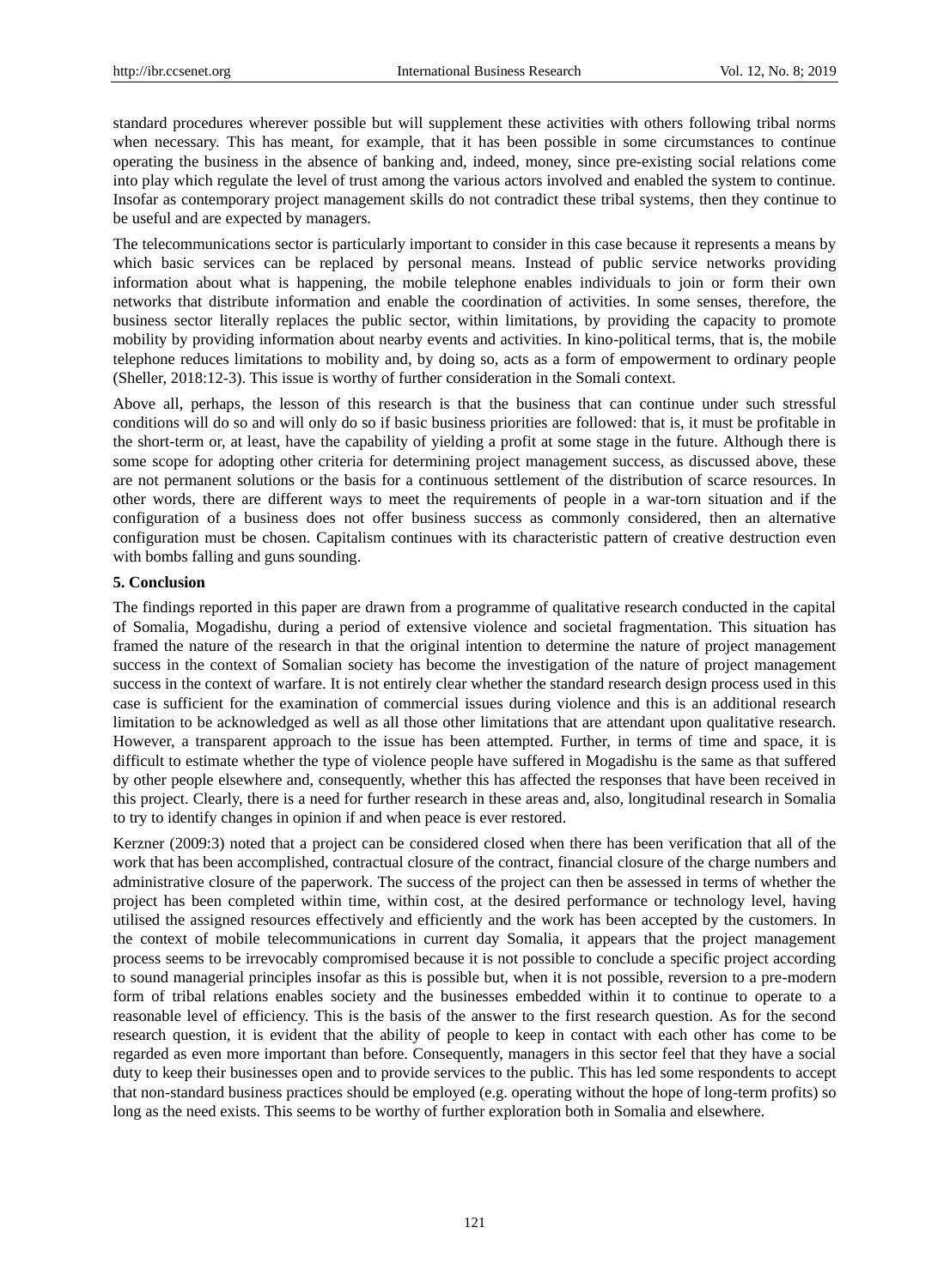#### **References**

- African Development Bank (ADB) (2019). *East Africa Economic Outlook 2019*, Abidjan: ADB, 2019, available at:
	- https://www.afdb.org/fileadmin/uploads/afdb/Documents/Publications/2019AEO/REO\_2019\_-\_East\_Africa \_.pdf
- Anderson, P. (2017). Passing the baton, *New Left Review*, *103*, 41-64.
- Bourdieu, P. (1972). *Outline of a Theory of Practice*, Cambridge: Cambridge University Press, 1972, translated by Richard Nice.
- Elliott, R., & Jankel-Elliott, N. (2003). Using ethnography in strategic consumer research, *Qualitative Market Research: An International Journal*, *6*(4), 215-23. https://doi.org/10.1108/13522750310495300
- Feldman, B. (2007). Somalia: Amidst the rubble, a vibrant telecommunications infrastructure, *Review of African Political Economy*, *34*(113), 565-572.
- Fick, M. (2018). Harboring ambitions: Gulf stats scramble for Somalia, *Reuters* (May 1<sup>st</sup>), available at: www.reuters.com/article/us-somalia-gulf-analysis/harboring-ambitions-gulf-states-scramble-for-somalia
- Ford, L. (2013). Somalia famine in 2010-12 'worst in past 25 years,' *The Guardian* (May 2<sup>nd</sup>), available at: www.theguardian.com/global-development/2013/may/02/somalia-famine-worst-25-years
- Heckathon, D. D. (1997). Respondent-driven sampling: A new approach to the study of hidden populations, *Social Problems*, *44*(2), 174-99. https://doi.org/10.1525/sp.1997.44.2.03x0221m
- Heckathon, D. D., & Cameron, C. J. (2017). Network sampling: From snowball and multiplicity to respondent-driven sampling, *Annual Review of Sociology*, *43*, 101-119. https://doi.org/10.1146/annurev-soc-060116-053556
- Hormuud Telecom (2019). About Us, available at: www.hormuud.com
- Hsieh, H.-F., & Shannon, S. E. (2005). Three approaches to qualitative content analysis, *Qualitative Health Research*, *15*(9), 1277-88. https://doi.org/10.1177/1049732305276687
- Ika, L. A. (2009). Project success as a topic in project management journals, *Project Management Journal*, *40*(4), 6-19. https://doi.org/10.1002/pmj.20137
- International Labour Organization (ILO) (2019). National employment policy for Somalia finalized, available at: www.ilo.org/africa/media-centre/pr/WCMS\_673622/lang--en/index.htm
- Jamshad, S. (2014). Qualitative research method Interviewing and observations, *Journal of Basic and Clinical Pharmacy*, *5*(4), 81-8. https://doi.org/10.4103/0976-0105.141942
- Jones, B. G. (2008). Towards a critique of the "failed state" ideology, *Review of International Political Economy*, *15*(2), 180-205. https://doi.org/10.1080/09692290701869688
- Kerzner, H. (2009). *Project management: A systems approach to planning, scheduling, and controlling*, tenth edition, Hoboken, NJ: John Wiley & Sons, Inc.
- Konkel, A., & Heeks, R. (2009). Challenging conventional views on mobile-telecommunications investment: Evidence from conflict zones, *Development in Practice*, *19*(3), 414-420.
- Lei, W. (2019). Somalia expects more Chinese investment and exchanges, *CGTN* (April 24<sup>th</sup>), available at: https://news.cgtn.com/news/3d3d414f77456a4d34457a6333566d54/index.html
- Lynn, P. (2003). Developing quality standards for cross-national survey research: Five approaches, *International Journal of Social Research Methodology*, *6*(4), 323-36. https://doi.org/10.1080/13645570210132848
- Mohamed, A., & Childress, S. (2010). Telecom firms thrive in Somalia despite war, shattered economy, *The Wall Street Journal* (May 11<sup>th</sup>), available at:

https://www.wsj.com/articles/SB10001424052748704608104575220570113266984

- Munns, A. K., & Bjeirni, B. F. (1996). The role of project management in achieving project success, *International Journal of Project Management*, *14*(2), 81-7. https://doi.org/10.1016/0263-7863(95)00057-7
- Nedzinskas, Š., Pundziene, A., Buožiūté-Rafanavičiene, S., & Pilkiene, M. (2017). The impact of dynamic capabilities on SME performance in a volatile environment as moderated by organizational inertia, *Baltic Journal of Management*, *8*(4), 376-396.
- Nurhussein, S. (2008). *Global networks, fragmentation, and the rise of telecommunications in stateless Somalia*,